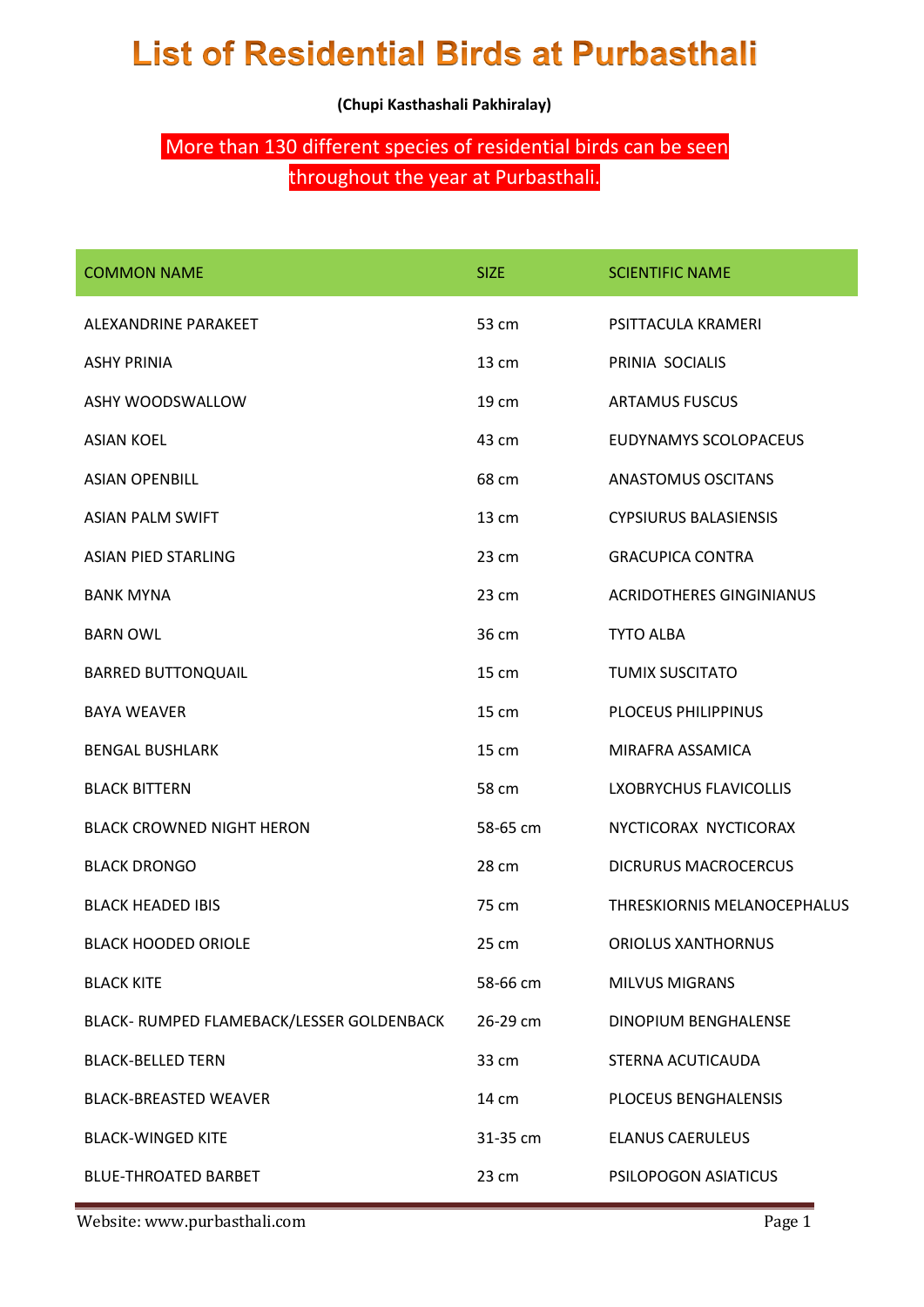| <b>BRAHMINY KITE</b>            | 48 cm     | <b>HALIASTUR INDUS</b>                         |
|---------------------------------|-----------|------------------------------------------------|
| <b>BRAHMINY STARLING</b>        | 21 cm     | STURNIA PAGODARUM                              |
| <b>BRONZED DRONGO</b>           | 24 cm     | <b>DICRURUSAENEUS</b>                          |
| BRONZE-WINGED JACANA            | 28-31 cm  | <b>METOPIDIUS INDICUS</b>                      |
| <b>BROWN FISH OWL</b>           | 56 cm     | <b>KETUPA ZEYLONENSIS</b>                      |
| <b>CATTLE EGRET</b>             | 48-53 cm  | <b>BUBULCUS IBIS</b>                           |
| <b>CHESTNUT MUNIA</b>           | 11 cm     | LONCHURA ATRICAPILLA                           |
| <b>CHESTNUT-TAILED STARLING</b> | 20 cm     | STURNIA PAGODARUM                              |
| <b>CINEREOUS TIT</b>            | 14 cm     | <b>PARUS CINEREUS</b>                          |
| <b>CINNAMON BITTERN</b>         | 38 cm     | <b>LXOBRYCHUS CINNAMOMEUS</b>                  |
| <b>COMMON BABBLER</b>           | 23 cm     | ARGYA CAUDATA                                  |
| <b>COMMON HAWK-CUCKOO</b>       | 34 cm     | HIEROCOCCYX VARIUS                             |
| <b>COMMON IORA</b>              | 14 cm     | <b>AEGITHINA TIPHIA</b>                        |
| <b>COMMON KINGFISHER</b>        | 16 cm     | <b>ALCEDO ATTHIS</b>                           |
| <b>COMMON MYNA</b>              | 25 cm     | <b>ACRIDOTHERES TRISTIS</b>                    |
| <b>COMMON TAILORBIRD</b>        | 13 cm     | ORTHOTOMUS SUTORIUS                            |
| COMMON/EURASIAN HOOPOE          | 31 cm     | <b>UPUPA EPOPS</b>                             |
| <b>COPPERSMITH BARBET</b>       | 17 cm     | PSILOPOGON HAEMACEPHALUS                       |
| <b>COTTON PYGMY GOOSE</b>       | 30-37 cm  | NETTAPUS COROMANDELIANUS                       |
| <b>CRESTED SERPENT EAGLE</b>    | 56-74 cm  | <b>SPILORNIS CHEELA</b>                        |
| EURASIAN COLLARED DOVE          | 32 cm     | STREPTOPELIA DECAOCTO                          |
| <b>EURASIAN MOORHEN</b>         | 32-35 cm  | <b>GALLINULA CHLOROPUS</b>                     |
| <b>FULVOUS WHISTLING DUCK</b>   | 51 cm     | DENDROCYGNA BICOLOR                            |
| FULVOUS-BREASTED WOODPECKER     | 18-19 cm  | <b>DENDROCOPOS MACIE</b>                       |
| <b>GRACEFUL PRINIA</b>          | 11 cm     | PRINIA GRACILIS                                |
| <b>GREAT CORMORANT</b>          | 80-100 cm | PHALACROCORAX CARBO                            |
| <b>GREAT COUCAL</b>             | 48 cm     | <b>CENTROPUS SINENSIS</b>                      |
| <b>GREAT EGRET</b>              | 90-102 cm | ARDEA ALBA                                     |
| <b>GREATER FLAMEBACK</b>        | 33 cm     | <b>CHRYSOCOLAPTES</b><br><b>GUTTACRISTATUS</b> |
|                                 |           |                                                |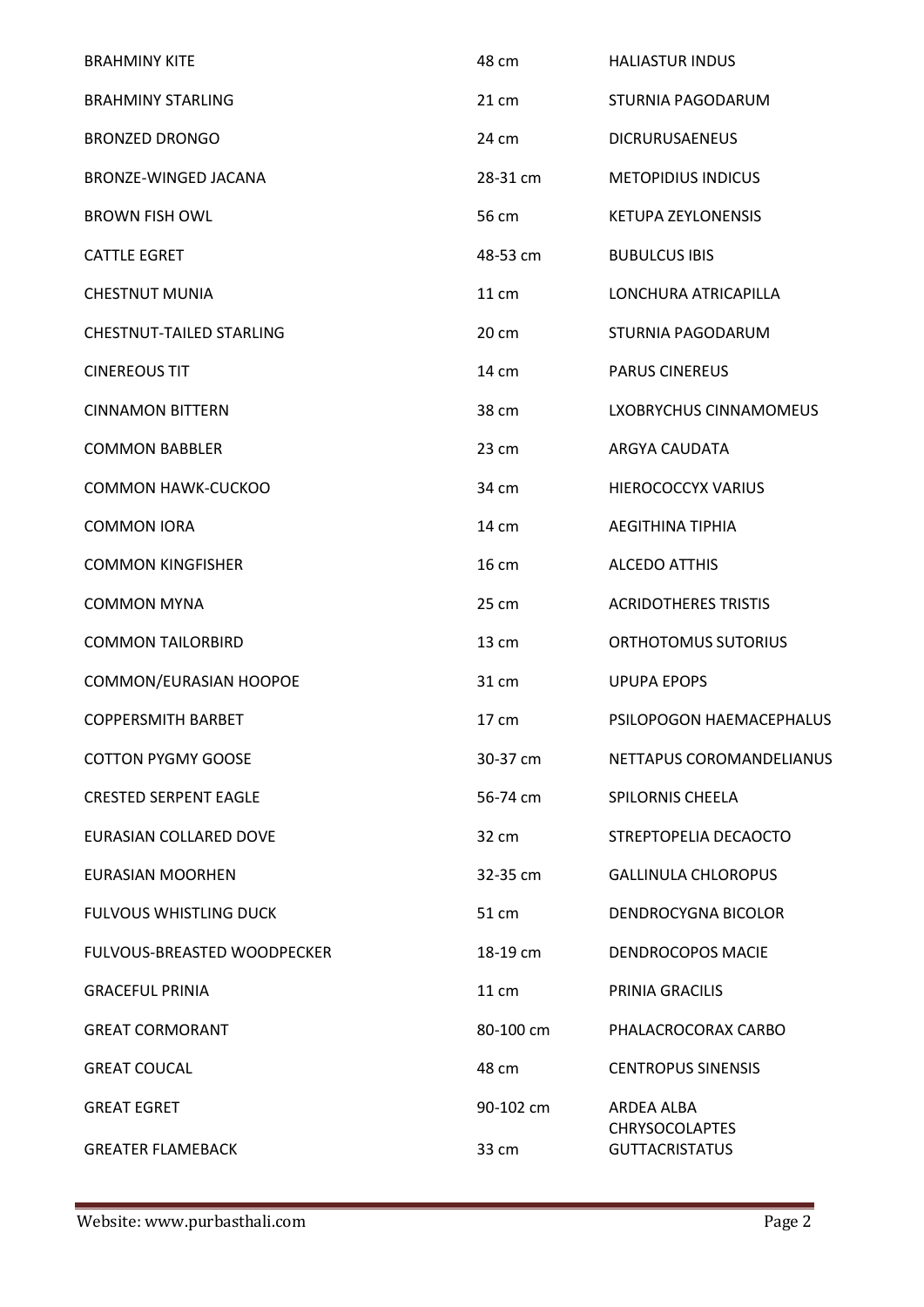| <b>GREATER PAINTED SNIPE</b>        | 25 cm      | ROSTRATULA BENGHALENSIS          |
|-------------------------------------|------------|----------------------------------|
| <b>GREEN BEE- EATER</b>             | 16-18 cm   | <b>MEROPS PHILIPPINUS</b>        |
| <b>GREY FRANCOLIN</b>               | 33 cm      | <b>FRANCOLINUS PONDICERIANUS</b> |
| <b>GREY HERON</b>                   | 90 - 98 cm | <b>ARDEA CINEREA</b>             |
| <b>GREY-HEADED SWAMPHEN</b>         | 45-50 cm   | PORPHYRIO POLIOCEPHALUS          |
| <b>GREY-THROATED MARTIN</b>         | 12 cm      | <b>RIPARIA CHINENSIS</b>         |
| <b>HOUSE CROW</b>                   | 40 cm      | <b>CORVUS SPLENDENS</b>          |
| <b>HOUSE SPARROW</b>                | 15 cm      | <b>PASSER DOMESTICUS</b>         |
| <b>HOUSE SWIFT</b>                  | 15 cm      | <b>APUS NIPALENSIS</b>           |
| <b>INDIAN CORMORANT</b>             | 63 cm      | PHALACROCOREX FUSCICOLLIS        |
| <b>INDIAN POND HERON</b>            | 42-45 cm   | <b>ARDEOLA GRAYII</b>            |
| <b>INDIAN ROBIN</b>                 | 19 cm      | <b>COPSYCHUS FULICATUS</b>       |
| <b>INDIAN ROLLER</b>                | 33 cm      | <b>CORACIAS BENGHALENSIS</b>     |
| <b>INDIAN SILVERBILL</b>            | 11 cm      | EUODICE MALABARICA               |
| <b>INDIAN SPOTTED EAGLE 59-67cm</b> | 59-67 cm   | <b>CLANGA HASTATA</b>            |
| <b>INDIAN THICK-KNEE</b>            | 40-44 cm   | <b>BURHINUS INDICUS</b>          |
| <b>INDIAN WHITE EYE</b>             | 10 cm      | <b>ZOSTEROPS PALPEBROSUS</b>     |
| <b>INTERMEDIATE EGRET</b>           | 65-72 cm   | <b>ARDEA INTERMEDIA</b>          |
| <b>JUNGLE BABBLER</b>               | 25 cm      | <b>ARGYA STRIATA</b>             |
| <b>JUNGLE MYNA</b>                  | 23 cm      | <b>ACRIDOTHERES FUSCUS</b>       |
| KNOB-BILLED DUCK                    | 56-76 cm   | SARKIDIOMIS MELANOTOS            |
| LARGE-BILLED CROW                   | 46-49 cm   | <b>CORVUS MACRORHYNCHOS</b>      |
| LARGE-TAILED NIGHTJAR               | 33 cm      | <b>APRIMULGUS MACRURUS</b>       |
| <b>LAUGHING DOVE</b>                | 25-27 cm   | SPILOPELIA SENEGALENSIS          |
| <b>LESSER COUCAL</b>                | 33 cm      | <b>CENTROPUS BENGALENSIS</b>     |
| LESSER WHISTLING DUCK               | 42 cm      | DENDROCYGNA JAVANICA             |
| <b>LINEATED BARBET</b>              | 28 cm      | <b>PSILOPOGON LINEATUS</b>       |
| LITTIECORMORANT                     | 51 cm      | <b>MICROCARBO NIGER</b>          |
| <b>LITTLE EGRET</b>                 | 55-65 cm   | <b>EGRETTA GARZETTA</b>          |
| <b>LITTLE GREBE</b>                 | 25-29 cm   | <b>TACHYBAPTUS RUFICOLLIS</b>    |

Website: www.purbasthali.com Page 3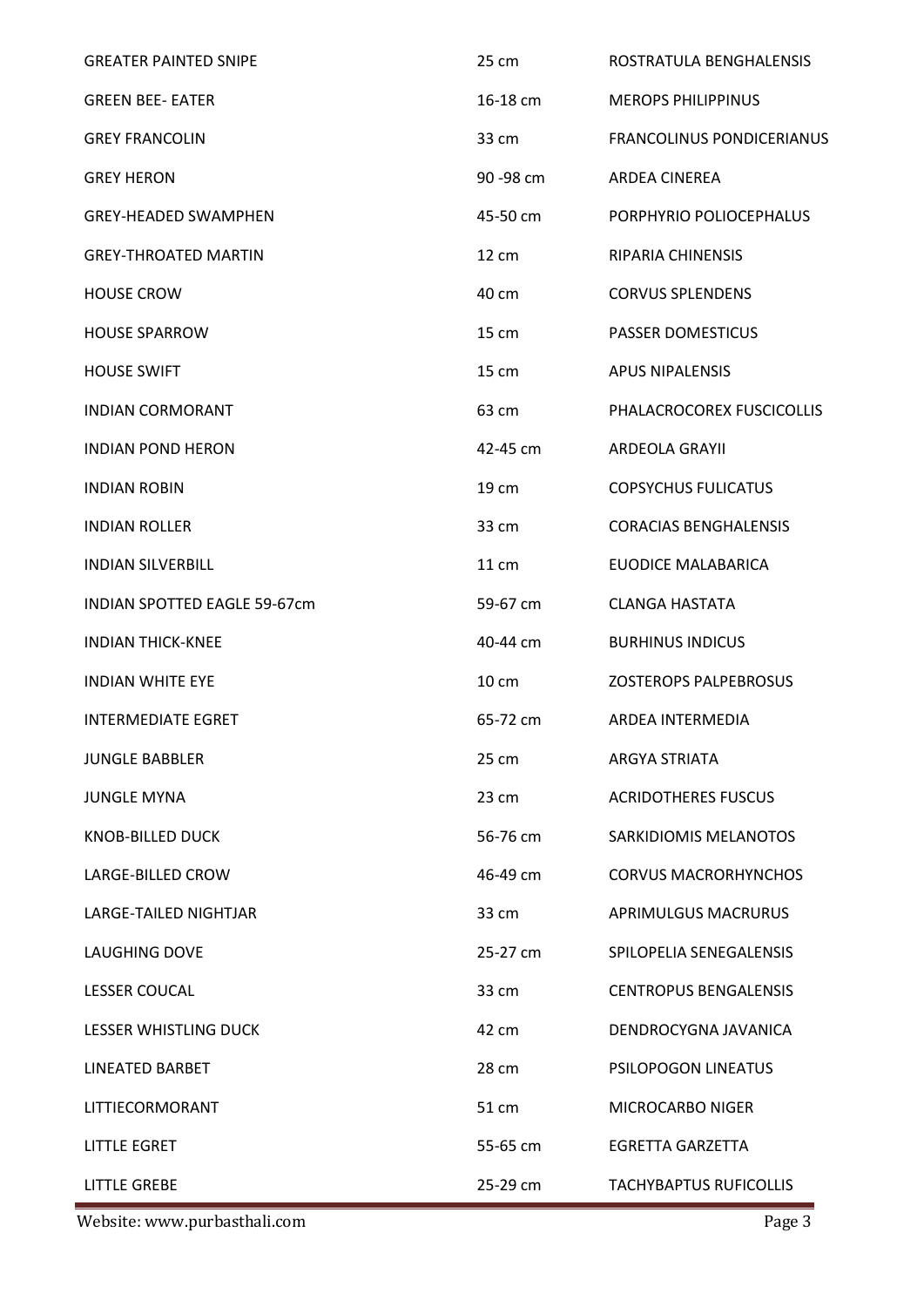| LITTLE-RINGED PLOVER       | 14-17 cm        | <b>CHARADRIUS DUBIUS</b>        |
|----------------------------|-----------------|---------------------------------|
| ORANGE-HEADED THRUSH       | 21 cm           | <b>GEOKICHLA CITRINA</b>        |
| <b>ORIENTAL DARTER</b>     | 85-97 cm        | ANHINGA MELANOGASTER            |
| ORIENTAL HONEY BUZZARD     | 57-60 cm        | PERNIS PTILORHYNCHUS            |
| ORIENTAL MAGPIE ROBIN      | 20 cm           | <b>COPSYCHUS SAULARIS</b>       |
| <b>ORIENTAL PRATINCOLE</b> | 23-24 cm        | <b>GLAREOLA MALDIVARUM</b>      |
| <b>ORIENTAL SKYLARK</b>    | 16 cm           | ALAUDA GULGULA                  |
| PADDYFIELD PIPIT           | 15 cm           | <b>ANTHUS RUFULUS</b>           |
| PALE-BILLED FLOWERPECKER   | 8 cm            | DICAEUM ERYTHRORHYNCHOS         |
| PHEASANT-TAILED JACANA     | 31 cm           | <b>HYDROPHASIANUS CHIRURGUS</b> |
| PIED KINGFISHER            | 25 cm           | <b>CARYLE RUDIS</b>             |
| PLAIN PRINIA               | 13 cm           | PRINIA INORNATE                 |
| PLAINTIVE CUCKOO           | 23 cm           | <b>CACOMANTIS MERULINUS</b>     |
| PLUM-HEADED PARAKEET       | 36 cm           | PSITTACULA CYANOCEPHALA         |
| <b>PURPLE HERON</b>        | 78-90 cm        | <b>ARDEA PURPUREA</b>           |
| <b>PURPLE SUNBIRD</b>      | $10 \text{ cm}$ | <b>CINNYRIS ASIATICUS</b>       |
| PURPLE-RUMPED SUNBIRD      | 10 cm           | LEPTOCOMA ZEYLONICA             |
| <b>RED AVADAVAT</b>        | 10 cm           | AMANDAVA AMANDAVA               |
| RED COLLARED DOVE          | 21-23 cm        | STREPTOPELIA TRANQUEBARICA      |
| <b>RED-NECKED FALCON</b>   | 31-36 cm        | <b>FALCO SUBBUTEO</b>           |
| <b>RED-VENTED BULBUL</b>   | 20 cm           | <b>PYCNONOTUS CAFER</b>         |
| RED-WATTLED LAPWING        | 32-35 cm        | <b>VANELLUS INDICUS</b>         |
| RED-WHISKERED BULBUL       | 20 cm           | PYCNONOTUS JOCOSUS              |
| <b>RIVER LAPWING</b>       | 29-32 cm        | <b>VANELLUS DUVAUCELII</b>      |
| <b>RIVER TERN</b>          | 38-46 cm        | STERNA AURANTIA                 |
| <b>ROCK PIGEON</b>         | 29-37 cm        | <b>COLUMBA LIVIA</b>            |
| ROSE-RINGED PARAKEET       | 42 cm           | PSITTACULA KRAMERI              |
| RUDDY BREASTED CRAKE       | 22 cm           | ZAPOMIA FUSCA                   |
| <b>RUFOUS TREEPIE</b>      | 46-50 cm        | DENDROCITTA VAGABUNDA           |
| <b>RUFOUS WOODPECKER</b>   | 25 cm           | <b>MICROPTERNUS</b>             |

Website: www.purbasthali.com Page 4